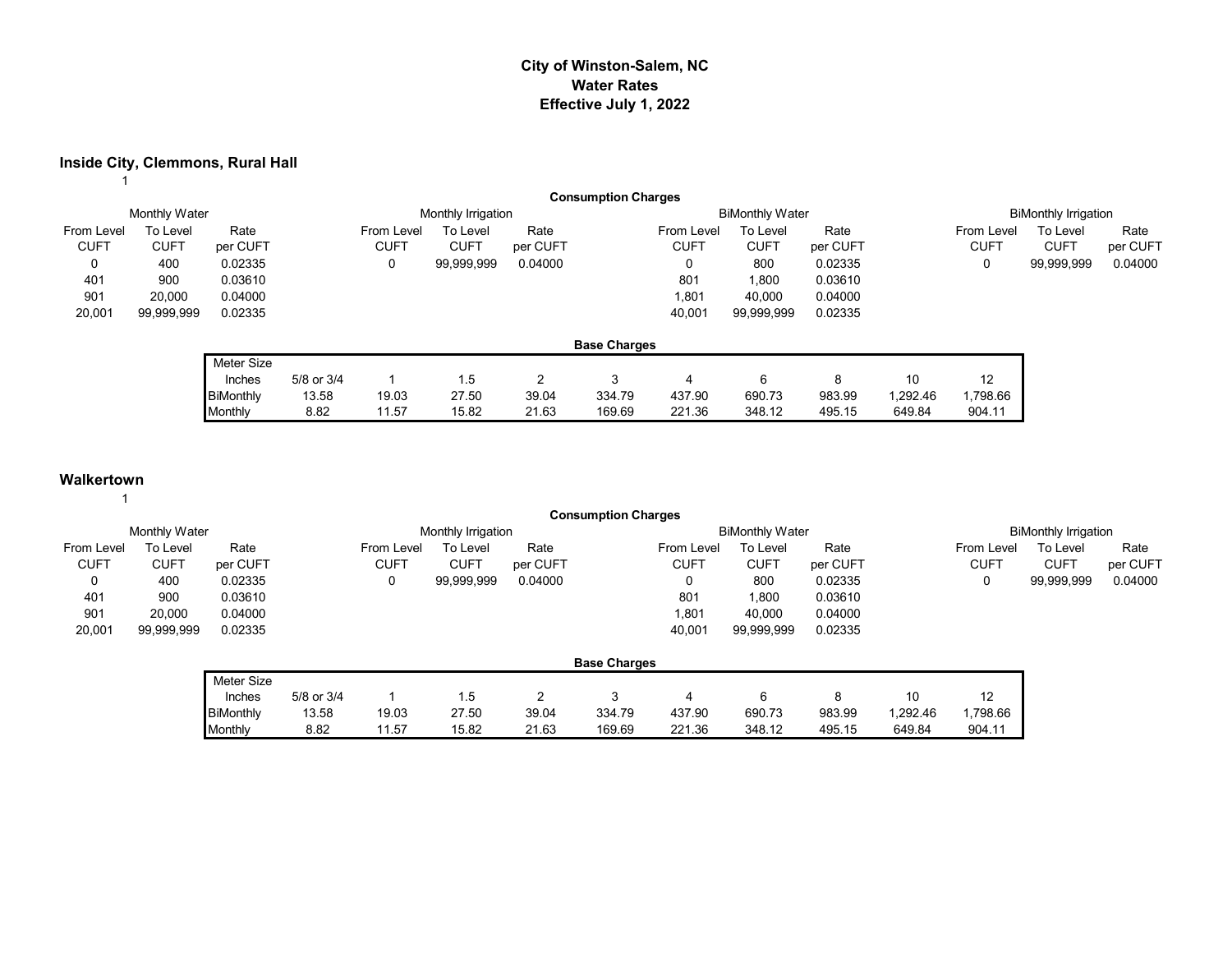**Kernersville**

1.1

|             |                  |            |                    |             |          | <b>Consumption Charges</b> |                        |          |                             |             |          |  |
|-------------|------------------|------------|--------------------|-------------|----------|----------------------------|------------------------|----------|-----------------------------|-------------|----------|--|
|             | Monthly Water    |            | Monthly Irrigation |             |          |                            | <b>BiMonthly Water</b> |          | <b>BiMonthly Irrigation</b> |             |          |  |
| From Level  | To Level<br>Rate |            | From Level         | To Level    | Rate     | From Level                 | To Level               | Rate     | From Level                  | To Level    | Rate     |  |
| <b>CUFT</b> | <b>CUFT</b>      | per CUFT   | CUFT               | <b>CUFT</b> | per CUFT | <b>CUFT</b>                | CUFT                   | per CUFT | CUFT                        | <b>CUFT</b> | per CUFT |  |
| 0           | 400              | 0.02569    | 0                  | 99,999,999  | 0.04400  | 0                          | 800                    | 0.02569  |                             | 99,999,999  | 0.04400  |  |
| 401         | 900              | 0.03971    |                    |             |          | 801                        | 1,800                  | 0.03971  |                             |             |          |  |
| 901         | 20,000           | 0.04400    |                    |             |          | 1,801                      | 40,000                 | 0.04400  |                             |             |          |  |
| 20,001      | 99,999,999       | 0.02569    |                    |             |          | 40,001                     | 99,999,999             | 0.02569  |                             |             |          |  |
|             |                  |            |                    |             |          | <b>Base Charges</b>        |                        |          |                             |             |          |  |
|             |                  | Motor Sizo |                    |             |          |                            |                        |          |                             |             |          |  |

| Meter Size       |            |                 |       |       |        |        |        |         |              |         |
|------------------|------------|-----------------|-------|-------|--------|--------|--------|---------|--------------|---------|
| Inches           | 5/8 or 3/4 |                 | . . ٻ | -     |        |        |        |         | 10           | 12      |
| <b>BiMonthly</b> | 14.94      | 20.93           | 30.25 | 42.94 | 368.27 | 481.69 | 759.80 | .082.39 | .421<br>۰۱., | .978.53 |
| <b>Monthly</b>   | 9.70       | - 70<br>د ، . د | 7.40  | 23.79 | 186.66 | 243.50 | 382.93 | 544.67  | 714.82       | 994.52  |

# **Outside City**

1.5

|             |                  |                  |            |             |                    |                  | <b>Consumption Charges</b> |                        |             |          |          |                             |             |          |  |
|-------------|------------------|------------------|------------|-------------|--------------------|------------------|----------------------------|------------------------|-------------|----------|----------|-----------------------------|-------------|----------|--|
|             | Monthly Water    |                  |            |             | Monthly Irrigation |                  |                            | <b>BiMonthly Water</b> |             |          |          | <b>BiMonthly Irrigation</b> |             |          |  |
| From Level  | To Level<br>Rate |                  |            | From Level  |                    | Rate<br>To Level |                            | From Level             | To Level    | Rate     |          | From Level                  | To Level    | Rate     |  |
| <b>CUFT</b> | <b>CUFT</b>      | per CUFT         |            | <b>CUFT</b> | <b>CUFT</b>        | per CUFT         |                            | <b>CUFT</b>            | <b>CUFT</b> | per CUFT |          | <b>CUFT</b>                 | <b>CUFT</b> | per CUFT |  |
| 0           | 400              | 0.03264          |            | 0           | 99,999,999         | 0.05397          |                            | 0                      | 800         | 0.03264  |          | 0                           | 99,999,999  | 0.05397  |  |
| 401         | 900              | 0.04848          |            |             |                    |                  |                            | 801                    | 1,800       | 0.04848  |          |                             |             |          |  |
| 901         | 20,000           | 0.05397          |            |             |                    |                  |                            | 1,801                  | 40,000      | 0.05397  |          |                             |             |          |  |
| 20,001      | 99,999,999       | 0.03281          |            |             |                    |                  |                            | 40,001                 | 99,999,999  | 0.03281  |          |                             |             |          |  |
|             |                  |                  |            |             |                    |                  | <b>Base Charges</b>        |                        |             |          |          |                             |             |          |  |
|             |                  | Meter Size       |            |             |                    |                  |                            |                        |             |          |          |                             |             |          |  |
|             |                  | Inches           | 5/8 or 3/4 |             | 1.5                | 2                | 3                          | 4                      | 6           | 8        | 10       | 12                          |             |          |  |
|             |                  | <b>BiMonthly</b> | 18.02      | 25.26       | 36.50              | 51.83            | 444.39                     | 581.27                 | 916.88      | 1,306.16 | 1,715.63 | 2,387.58                    |             |          |  |
|             |                  | Monthly          | 13.16      | 16.83       | 22.47              | 30.20            | 226.62                     | 295.19                 | 463.46      | 658.65   | 864.06   | 1,201.95                    |             |          |  |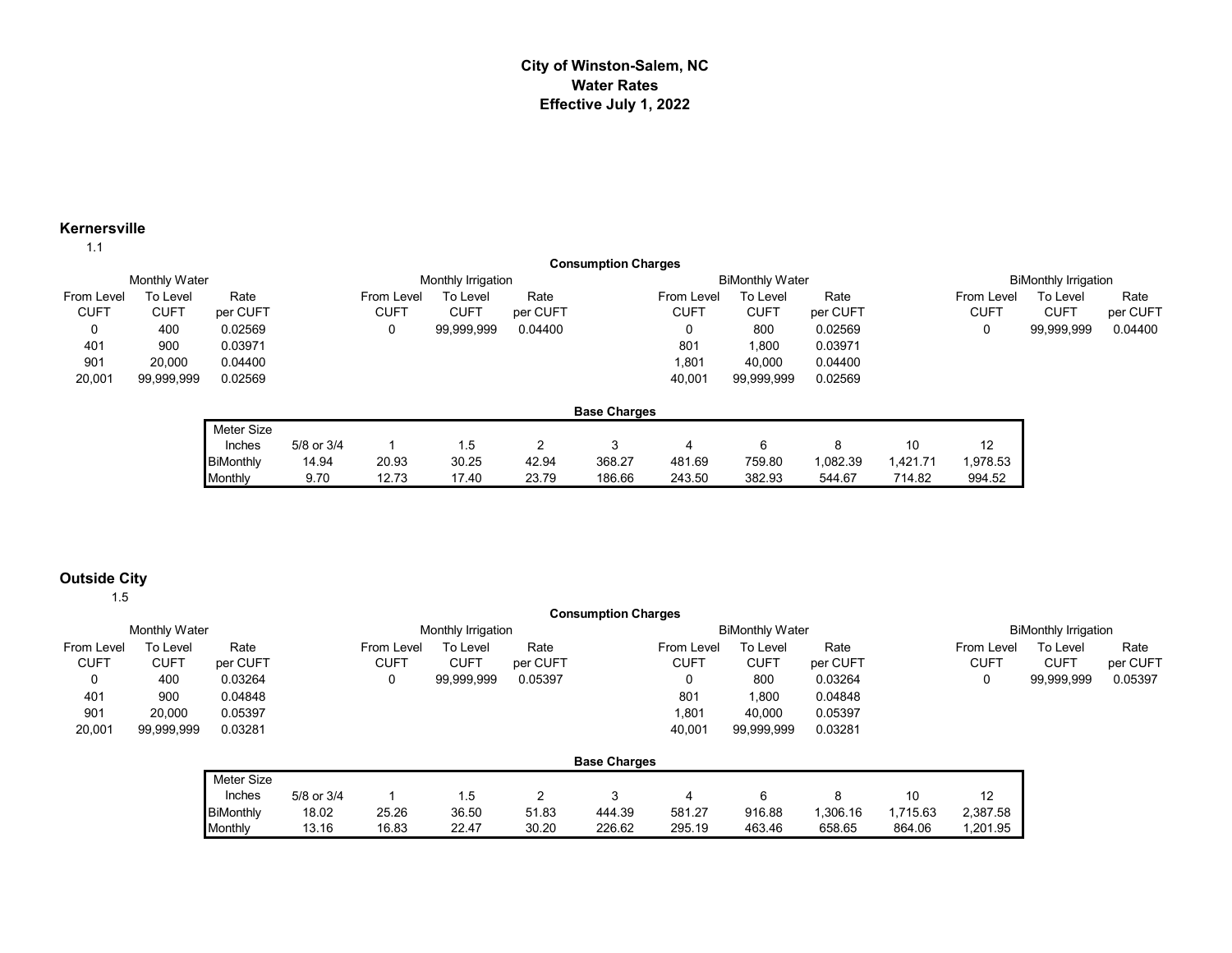# **Outside County**

|                           |                                    |                                                 |                     |                           |                         |                  | <b>Consumption Charges</b> |                                       |                                      |                                          |                |                             |                         |                  |  |
|---------------------------|------------------------------------|-------------------------------------------------|---------------------|---------------------------|-------------------------|------------------|----------------------------|---------------------------------------|--------------------------------------|------------------------------------------|----------------|-----------------------------|-------------------------|------------------|--|
|                           | Monthly Water                      |                                                 |                     |                           | Monthly Irrigation      |                  |                            |                                       | <b>BiMonthly Water</b>               |                                          |                | <b>BiMonthly Irrigation</b> |                         |                  |  |
| From Level<br><b>CUFT</b> | To Level<br><b>CUFT</b>            | Rate<br>per CUFT                                |                     | From Level<br><b>CUFT</b> | To Level<br><b>CUFT</b> | Rate<br>per CUFT |                            | From Level<br><b>CUFT</b>             | To Level<br><b>CUFT</b>              | Rate<br>per CUFT                         |                | From Level<br><b>CUFT</b>   | To Level<br><b>CUFT</b> | Rate<br>per CUFT |  |
| 0<br>401<br>901<br>20,001 | 400<br>900<br>20,000<br>99,999,999 | 0.03264<br>0.04848<br>0.05397<br>0.03281        |                     | 0                         | 99,999,999              | 0.05397          |                            | $\mathbf 0$<br>801<br>1,801<br>40,001 | 800<br>1,800<br>40,000<br>99,999,999 | 0.03264<br>0.04848<br>0.05397<br>0.03281 |                | 0                           | 99,999,999              | 0.05397          |  |
|                           |                                    |                                                 |                     |                           |                         |                  | <b>Base Charges</b>        |                                       |                                      |                                          |                |                             |                         |                  |  |
|                           |                                    | Meter Size<br><b>Inches</b><br><b>BiMonthly</b> | 5/8 or 3/4<br>18.02 | 25.26                     | 1.5<br>36.50            | 2<br>51.83       | 3<br>444.39                | 4<br>581.27                           | 6<br>916.88                          | 8<br>1,306.16                            | 10<br>1,715.63 | 12<br>2,387.58              |                         |                  |  |

Monthly 13.16 16.83 22.47 30.20 226.62 295.19 463.46 658.65 864.06 1,201.95

### **Lewisville**

1.5

|               |            |          |            |                    |          | <b>Consumption Charges</b> |                        |          |             |                             |          |  |
|---------------|------------|----------|------------|--------------------|----------|----------------------------|------------------------|----------|-------------|-----------------------------|----------|--|
| Monthly Water |            |          |            | Monthly Irrigation |          |                            | <b>BiMonthly Water</b> |          |             | <b>BiMonthly Irrigation</b> |          |  |
| From Level    | To Level   | Rate     | From Level | To Level           | Rate     | From Level                 | To Level               | Rate     | From Level  | To Level                    | Rate     |  |
| <b>CUFT</b>   | CUFT       | per CUFT | CUF1       | CUFT               | per CUFT | CUFT                       | CUFT                   | per CUFT | <b>CUFT</b> | CUFT                        | per CUFT |  |
| 0             | 400        | 0.03503  |            | 99.999.999         | 0.06000  | 0                          | 800                    | 0.03503  |             | 99.999.999                  | 0.06000  |  |
| 401           | 900        | 0.05415  |            |                    |          | 801                        | 1,800                  | 0.05415  |             |                             |          |  |
| 901           | 20.000     | 0.06000  |            |                    |          | 1,801                      | 40,000                 | 0.06000  |             |                             |          |  |
| 20,001        | 99,999,999 | 0.03503  |            |                    |          | 40,001                     | 99,999,999             | 0.03503  |             |                             |          |  |

|                  | <b>Base Charges</b> |       |       |       |        |        |         |         |         |          |  |  |  |
|------------------|---------------------|-------|-------|-------|--------|--------|---------|---------|---------|----------|--|--|--|
| Meter Size       |                     |       |       |       |        |        |         |         |         |          |  |  |  |
| <b>Inches</b>    | 5/8 or 3/4          |       | l .5  |       |        |        |         |         |         | 12       |  |  |  |
| <b>BiMonthly</b> | 20.37               | 28.55 | 41.25 | 58.56 | 502.19 | 656.85 | .036.10 | .475.99 | .938.69 | 2.697.99 |  |  |  |
| Monthly          | 13.23               | 17.36 | 23.73 | 32.45 | 254.54 | 332.04 | 522.18  | 742.73  | 974.76  | 356.17,  |  |  |  |